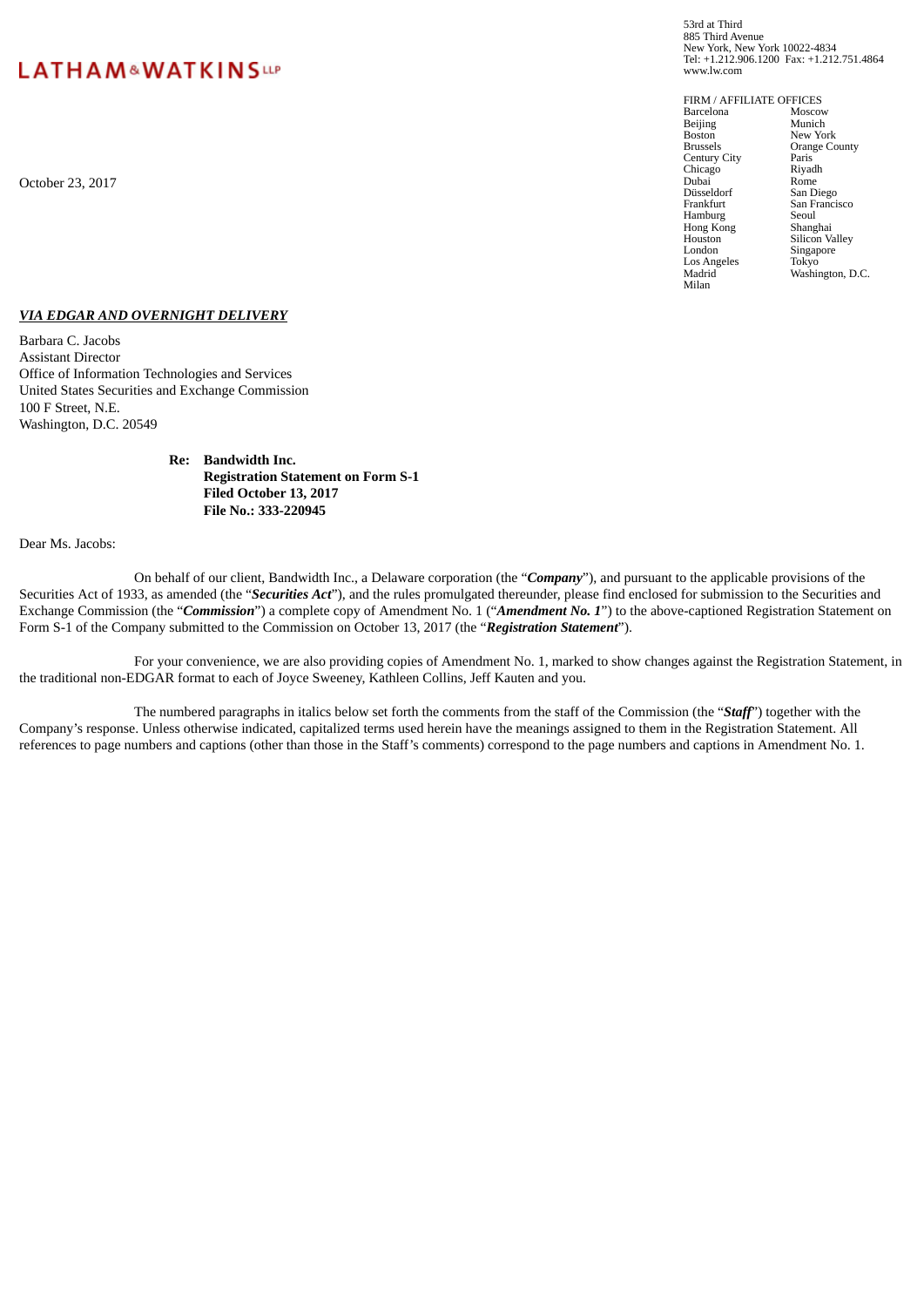### **October 23, 2017 Page 2**

# **LATHAM&WATKINSup**

### The Offering, page 8

1. We note your response to prior comment 3. In your September 21, 2017 response to comment 30 you stated that the Pre-IPO Reorganization is expected to be approved by the existing preferred shareholders. Please describe the nature of what the preferred shareholders will be approving. Tell us if the preferred shareholders will also be agreeing to subsequently convert their shares to new Class A common stock as part of the IPO-related Reorganization. If not, please explain how you will determine which "sufficient number of holders" of Class B common stock will convert to Class A common stock. Lastly, please revise to clarify that all conversions will be on a one-for-one basis.

#### *Response:*

The Company notes the Staff's comment and advises the Staff that in connection with the Pre-IPO Reorganization, the holder of the Company's Series A preferred stock approved an amendment to the Amended and Restated Certification of Incorporation of the Company to increase the total number of shares of all classes of common stock of the Company to allow for a 2.50-for-1 stock split that was filed and became effective on October 23, 2017 (the "common stock split"). The Company's Board of Directors, the holders of a majority of the Company's Old Class A common stock outstanding prior to the Pre-IPO Reorganization, and the holders of all of the Company's Old Class B common stock outstanding prior to the Pre-IPO Reorganization also approved the aforementioned amendment to the Amended and Restated Certification of Incorporation of the Company.

Prior to the commencement of the offering, the holder of the Company's Series A preferred stock will also approve the resolutions to amend and restate the Company's current amended and restated certificate of incorporation (as amended to date) (the "*Second Amended and Restated Certificate of Incorporation*"), which will be filed with the Secretary of State for the State of Delaware and become effective immediately prior to the pricing of the offering.

Following the aforementioned approval of the common stock split and prior to the effectiveness of our Second Amended and Restated Certificate of Incorporation and the pricing of the offering, each share of Series A preferred stock issued and outstanding will convert into 2.50 shares of Old Class A common stock. Following such conversion, such shares of Old Class A common stock will convert on a one-for-one basis into 1,775,000 shares of Class B common stock upon effectiveness of the Second Amended and Restated Certificate of Incorporation. The Company's Board of Directors, the holders of a majority of the Company's Old Class A common stock outstanding prior to the Pre-IPO Reorganization, and the holders of a majority of the Company's Old Class B common stock outstanding prior to the Pre-IPO Reorganization will also approve the Second Amended and Restated Certificate of Incorporation prior to the commencement of the offering.

The Second Amended and Restated Certificate of Incorporation will allow for three class of shares: 100,000,000 shares of par value \$0.001 per share one vote per share Class A common stock, 20,000,000 shares of par value \$0.001 per share ten vote per share Class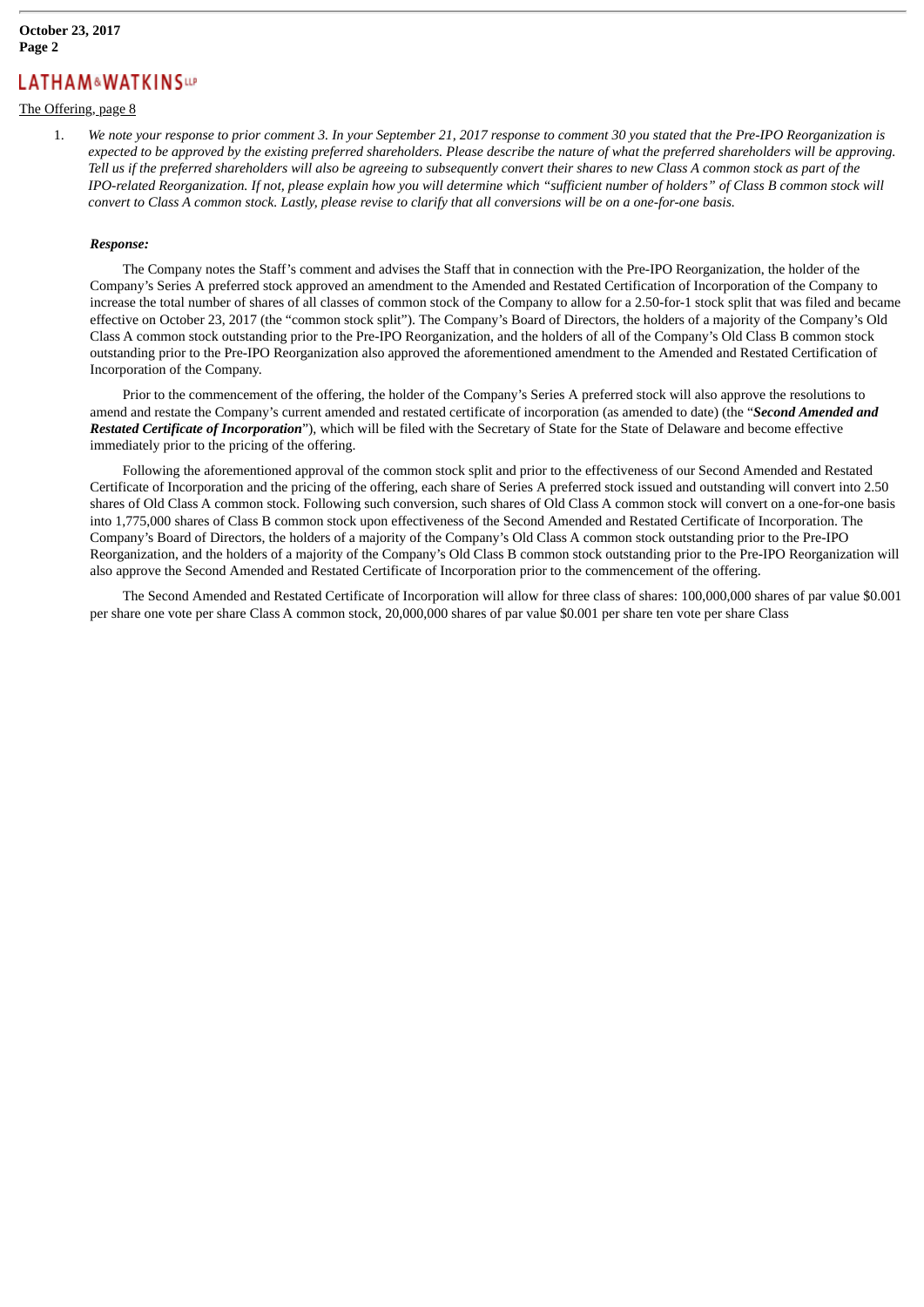B common stock and 10,000,000 shares of par value \$0.001 per share preferred stock. No preferred stock will be issued and outstanding pursuant the Second Amended and Restated Certificate of Incorporation at the time of the closing of the offering.

The holder of Series A preferred stock (who will own Class B common stock after the effectiveness of the Second Amended and Restated Certificate of Incorporation as described above), has not agreed to convert the Class B common stock into Class A common stock. However, it is the Company's understanding that on or before the expiration of the 180-day underwriter lock-up, the shares of Class B common stock held by the current holder of the Series A preferred stock will be distributed to its limited partners. The aforementioned transfer will automatically convert the Class B common stock to Class A common stock pursuant to the Second Amended and Restated Certificate of Incorporation. The other holders of Class B common stock are not required to convert their shares of Class B common stock to shares of Class A common stock, and therefore, the Company cannot say with certainty that a sufficient number of shares of Class B common stock will convert into Class A common stock. If a sufficient number do not convert, the Company will not become a controlled company under the corporate governance rules for Nasdaq-listed companies. The Company has revised the disclosure (i) on pages 10, 48 and 49 of Amendment No. 1 relating to its belief that a sufficient number of shares of Class B common stock will be converted into Class A common stock and (ii) on page 45 of Amendment No. 1 relating to the potential consequences if this does not occur.

With respect to the Staff's comment regarding the conversion rate for Class B common stock to Class A common stock, the Company has revised the disclosure on pages 10 and 48 of Amendment No. 1 to clarify that all conversions will be on a one-for-one basis.

2. Please add a separate section elsewhere in the prospectus that includes a discussion of the material terms of the Pre-IPO and IPO-Related Reorganizations and provide a cross-reference to that section. Tell us the names and percentage of ownership of the parties who will be agreeing to these reorganizations and tell us which parties will retain Series B preferred stock following the IPO-Related Reorganization.

#### *Response:*

The Company notes the Staff's comment and has revised the disclosure on pages 48 and 49 of Amendment No. 1 to add a section discussing the Pre-IPO and IPO-Related Reorganization and provided cross-references to that section, where appropriate. In addition, the Company advises the Staff that the tables below present the names and percentages of ownership of each party that is agreeing to the Pre-IPO Reorganization (based on the beneficial ownership prior to the completion of the offering).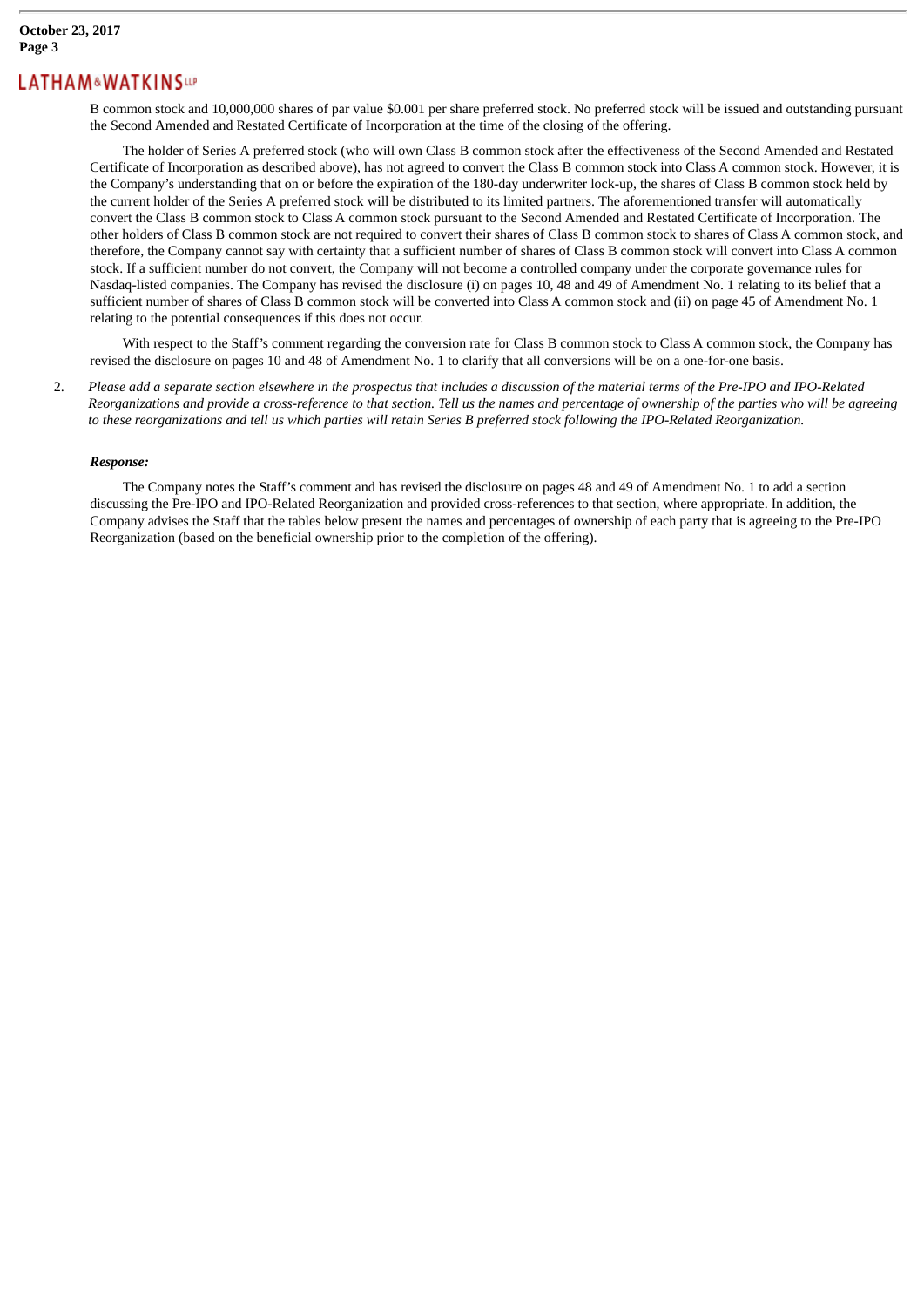Pre-IPO Reorganization Approvals:

| Old Class A common stock<br>shareholder               | <b>Shares of Old Class A</b><br>common stock owned before<br><b>Pre-IPO Reorganization*</b> | Percentage ownership of all<br>outstanding common stock<br>(as converted to common<br>stock basis) |
|-------------------------------------------------------|---------------------------------------------------------------------------------------------|----------------------------------------------------------------------------------------------------|
| Henry R. Kaestner                                     | 954,105                                                                                     | 17.51%                                                                                             |
| David A. Morken                                       | 422,854                                                                                     | 7.76%                                                                                              |
| Old Baldy I Irrevocable Trust                         | 76,247                                                                                      | 1.40%                                                                                              |
| Old Baldy II Irrevocable Trust                        | 76,248                                                                                      | 1.40%                                                                                              |
| Old Baldy III Irrevocable Trust                       | 76,247                                                                                      | 1.40%                                                                                              |
| The 2007 Michael Owen Morken Irrevocable Trust        | 73,497                                                                                      | 1.35%                                                                                              |
| The 2007 Grace Elaine Morken Irrevocable Trust        | 73,887                                                                                      | 1.36%                                                                                              |
| The 2007 Helen Christine Morken Irrevocable Trust     | 74,957                                                                                      | 1.38%                                                                                              |
| The 2007 Daniel James Morken Irrevocable Trust        | 74,667                                                                                      | 1.37%                                                                                              |
| The 2007 Inga Marie Morken Irrevocable Trust          | 74,666                                                                                      | 1.37%                                                                                              |
| The 2007 Benjamin Scott Morken Irrevocable Trust      | 74,666                                                                                      | 1.37%                                                                                              |
| The 2015 Chrishelle Dawn Morken Irrevocable GST Trust | 100,000                                                                                     | 1.84%                                                                                              |
| David Morken 2014 Charitable Remainder Unitrust       | 80,000                                                                                      | 1.47%                                                                                              |
| 2014 David Morken Irrevocable GST Trust               | 50,000                                                                                      | 0.92%                                                                                              |
| Carmichael Investment Partners, LLC                   | 1,939                                                                                       | 0.04%                                                                                              |
| Carmichael Investment Partners II, LLC                | 71,429                                                                                      | 1.31%                                                                                              |
| Carmichael Investment Partners III, LLC               | 49,257                                                                                      | 0.90%                                                                                              |

\* Number of shares approving the Pre-IPO Reorganization occurred prior to the common stock split, and accordingly, the share numbers presented in this table have not been adjusted for the common stock split.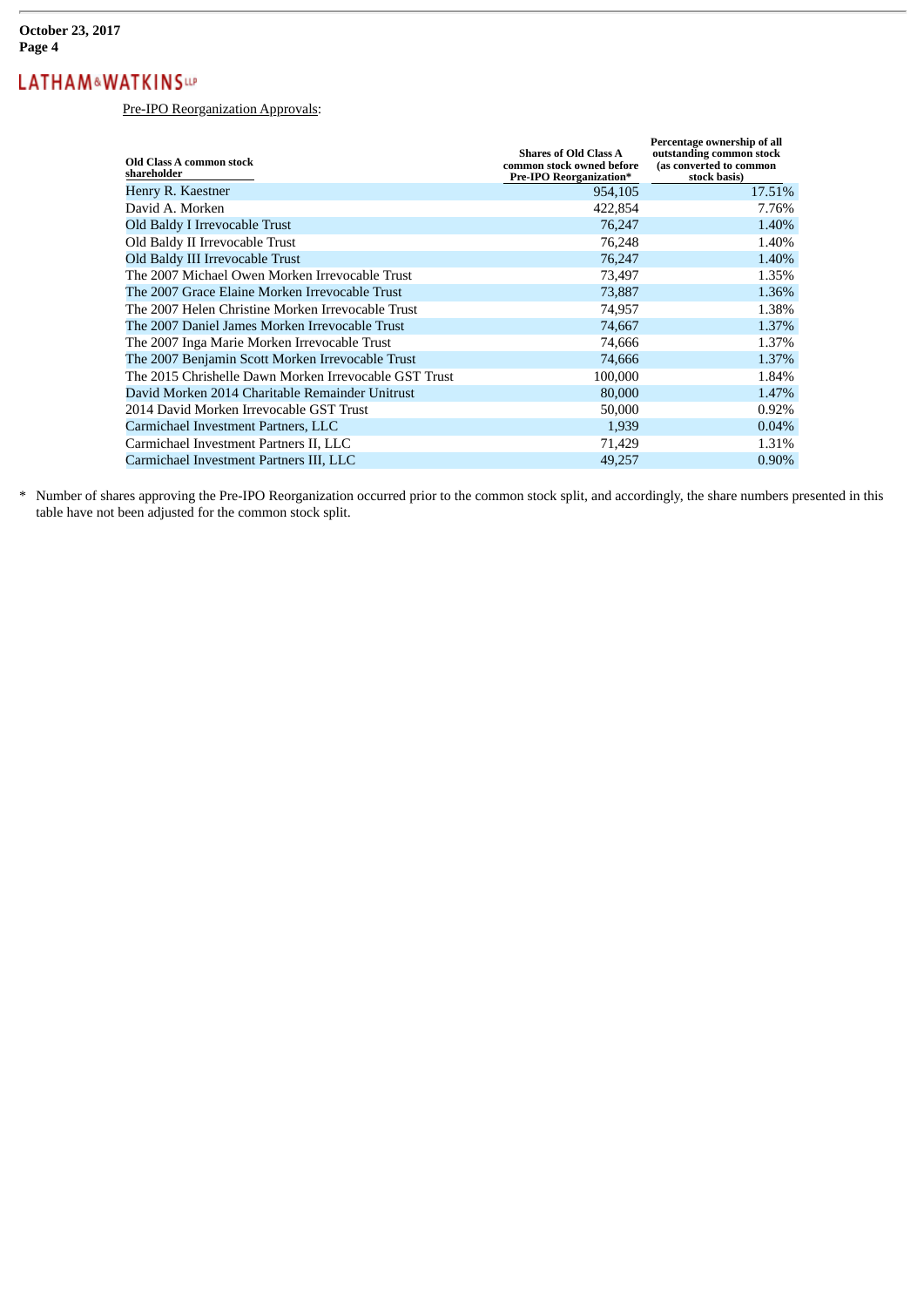#### **October 23, 2017 Page 5**

# **LATHAM&WATKINSup**

| Old Class B common stock<br>shareholder | <b>Shares of Old Class B</b><br>common stock owned before<br><b>Pre-IPO Reorganization*</b> | Percentage ownership of all<br>outstanding common stock<br>(as converted to common<br>stock basis) |
|-----------------------------------------|---------------------------------------------------------------------------------------------|----------------------------------------------------------------------------------------------------|
| Kevin Breault                           | 4,000                                                                                       | $0.07\%$                                                                                           |
| Brian Dally                             | 1,624                                                                                       | 0.03%                                                                                              |
| Joel Dodson                             | 1,000                                                                                       | 0.02%                                                                                              |
| Ken Grelck-                             | 6.500                                                                                       | 0.12%                                                                                              |
| Louis Karahalios                        | 412                                                                                         | $0.01\%$                                                                                           |
| Jason Shugart                           | 400                                                                                         | 0.01%                                                                                              |

Number of shares approving the Pre-IPO Reorganization occurred prior to the common stock split, and accordingly, the share numbers presented in this table have not been adjusted for the common stock split.

| Series A preferred stock<br>shareholder | Shares of Series A preferred Percentage ownership of all<br>stock owned before<br>$Pre-IPO$<br>Reorganization* | outstanding common stock<br>(as converted to common<br>stock basis) |
|-----------------------------------------|----------------------------------------------------------------------------------------------------------------|---------------------------------------------------------------------|
| Carmichael Investment Partners, LLC     | 710,000                                                                                                        | 13.03%                                                              |

Number of shares approving the Pre-IPO Reorganization occurred prior to the common stock split, and accordingly, the share numbers presented in this table have not been adjusted for the common stock split.

#### IPO-Related Reorganization Approvals:

Following the Pre-IPO Reorganization, the conversion of the Series A preferred stock into 1,775,000 shares of Old Class A common stock as described in comment response number 1, and the effectiveness of the Second Amended and Restated Certificate of Incorporation, all of the Company's outstanding shares will be either Class A common stock or Class B common stock. Holders of Class B common stock may voluntarily convert their Class B common stock into Class A common stock pursuant to the Second Amended and Restated Certificate of Incorporation. Future transfers by holders of Class B common stock also will generally result in those shares converting to Class A common stock, subject to limited exceptions, such as certain transfers effected for estate planning purposes.

The Company currently is awaiting regulatory approval for an expected change of control whereby Mr. Morken will control more than 50% of the voting power of the Company's capital stock. The Company anticipates that the change of control will occur as holders of Class B common stock either voluntarily convert their Class B common stock into Class A common stock or initiate transfers that will result in those shares converting to Class A common stock as described above. To date, we have received regulatory approval from the FCC and expect to receive regulatory approvals from various state public utility commissions on or prior to January 31, 2018. Upon receipt of those approvals, the Company expects that a sufficient number of shares of the Company's Class B common stock will be converted into Class A common stock to cause Mr. Morken to control more than 50% of the voting power of the Company's capital stock. However, holders of Class B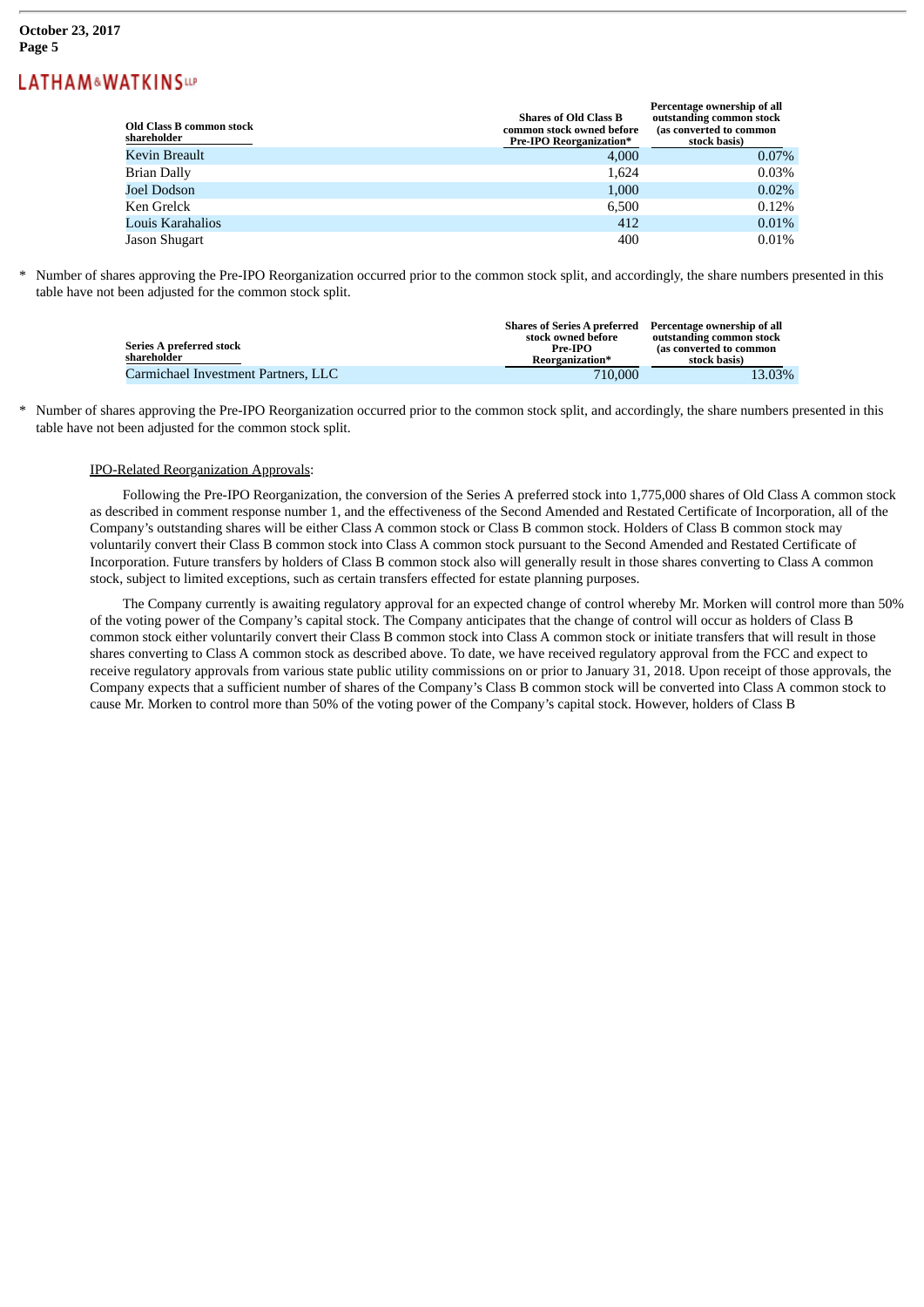common stock are not required to convert their shares of Class B common stock to shares of Class A common stock and therefore, there can be no assurance that a sufficient number of shares of Class B common stock will convert into Class A common stock.

Consequently, other than as a result of approving the Second Amended and Restated Certificate of Incorporation, there will be no separate formal approval of the IPO-Related Reorganization by the holders of the Old Class A common stock, the Old Class B common stock, and/or the Series A preferred stock prior to the offering or the holders of the Class A common stock and/or the Class B common stock following the offering. The IPO-Related Reorganization only occurs due to the anticipated action of the holders of the Class B common stock (excluding David A. Morken and trusts controlled by David A. Morken).

#### Key Performance Indicators, page 14

3. Your measure of adjusted net income includes an adjustment to exclude the loss from discontinued operations. This measure appears to use an individually tailored measurement method substituted for one in GAAP. Please revise to exclude this adjustment or advise. Refer to Question *100.04 of the Non-GAAP Compliance and Disclosure Interpretations.*

#### *Response:*

The Company notes the Staff's comment and has revised the disclosure on pages 15-17, 66 and 87 of Amendment No. 1.

4. In addition, it appears that aside from the adjustment related to loss from discontinued operations, you have not provided for the income tax effects. Please revise to separately present the income tax effect of your non-GAAP adjustments and explain how it was calculated. Refer to *Question 102.11 of the Non-GAAP Compliance and Disclosure Interpretations.*

#### *Response:*

The Company notes the Staff's comment and has revised the disclosure on pages 15-17, 66 and 87 of Amendment No. 1.

#### Management's Discussion and Analysis of Financial Condition and Results of Operations

#### Key Performance Indicators, page 61

5. In your September 21, 2017 response to comment 14 you stated that relying on usage metrics could be misleading due to period-to-period variances in usage, such as seasonality, that obscured broader trends of the business. However, in your current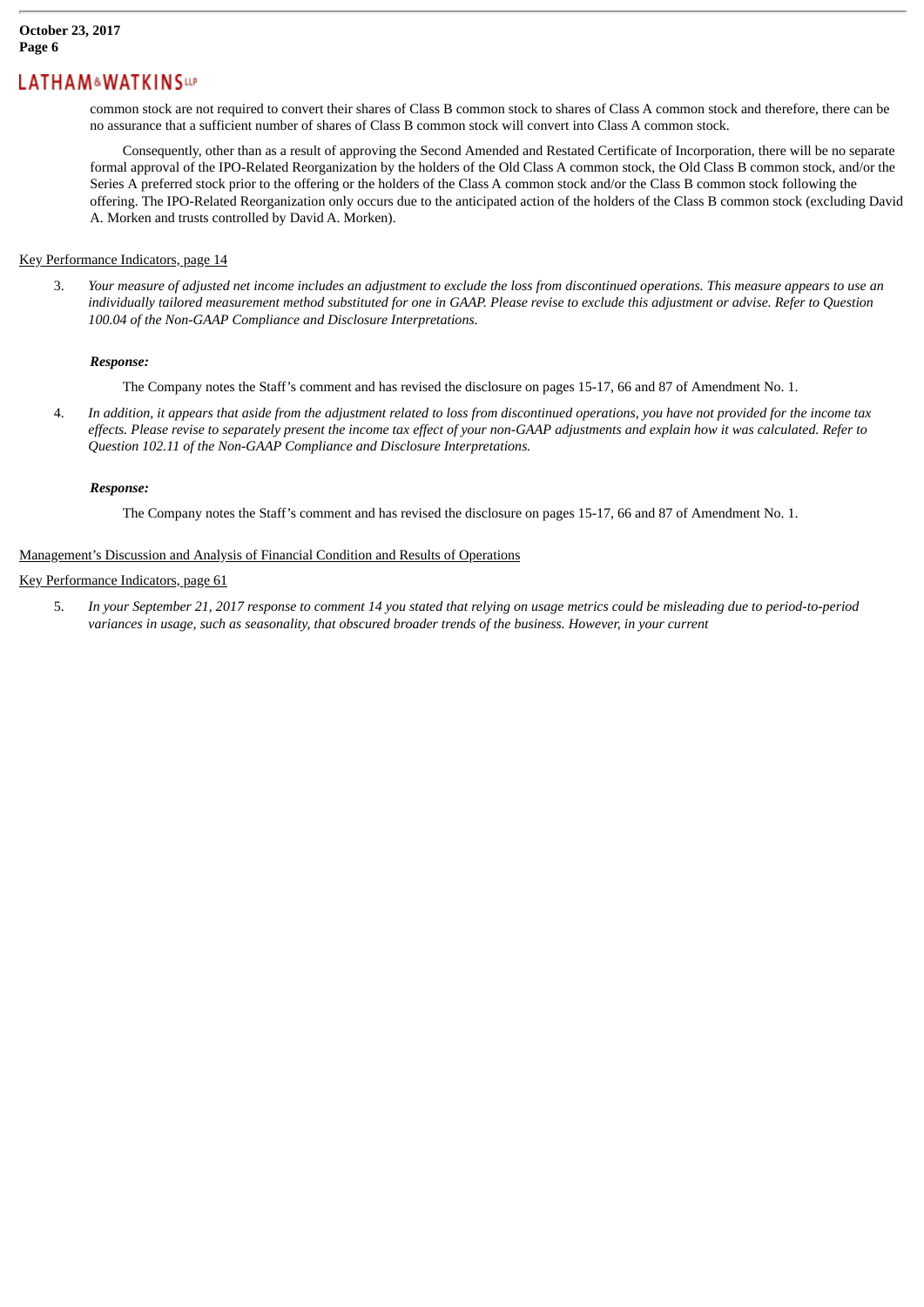response to prior comment 7 you state that such metrics are not materially impacted by seasonality when discussing comparable periods across multiple years. As the majority of your CPaaS revenues are based on usage (e.g., minutes, messages, phone numbers, 911-enabled phone numbers), please explain further why you believe comparative information for the periods presented related to actual usage would not provide meaningful information about usage and therefore revenue growth. Specifically address why you believe the disclosure related to active CPaaS customer accounts and dollar-based net retention rate are the best metrics for understanding the drivers of usage growth of your services when the impact of new organization customers is not reflected in the dollar-based net retention rate and such measure is impacted by both changes in *usage and pricing.*

#### *Response:*

The Company notes the Staff's comment and advises the Staff that with respect to seasonality, the Company experiences lower usage during the fourth quarter of each calendar year due to there being fewer business days in that quarter. Decreased usage due to the aforementioned reason in the fourth quarter of each calendar year is consistent from year-to-year, and is not otherwise present when comparing the other three quarters to the equivalent period in the prior year. The Company has revised the disclosure on page 64 of Amendment No. 1 to clarify the impact of seasonality.

In addition, the Company's Chief Operating Decision Maker assesses performance primarily based on revenue and gross profit rather than usage metrics when reviewing the Company's operating performance or making business decisions. The intent of including usage numbers (e.g., minutes, messages, phone numbers, and 911-enabled phone numbers) in the Registration Statement was only to delineate the size and scale of the Company's platform rather than imply such measures are actively tracked and utilized by management for decision making.

The Company's dollar-based net retention rate provides a measure of our existing customer growth, but implicitly used to derive new customer growth. In 2016, our CPaaS revenue grew by 15% (115%) and our dollar-based net retention rate for the same period was 111%, the difference between our total growth (115%) and our existing customer growth (111%) is the amount of revenue growth attributable to new customers (4%). Furthermore, increases in the Company's active CPaaS customer accounts metric represents the addition of new customers, net of any customers lost during the period. To the extent the Company no longer services a particular customer, the impact of that would be reflected by a decrease in our dollar-based net retention rate.

#### Liquidity and Capital Resources, page 73

6. In response to prior comment 12 you state that you anticipate the frequency and magnitude of disputes will be far less in the future. Please explain the extent to which you expect the "bill-and-keep" system of zero charges to impact gross CABS billings and revenues going forward. *Also, tell us what impact this may have on your outstanding disputed receivables.*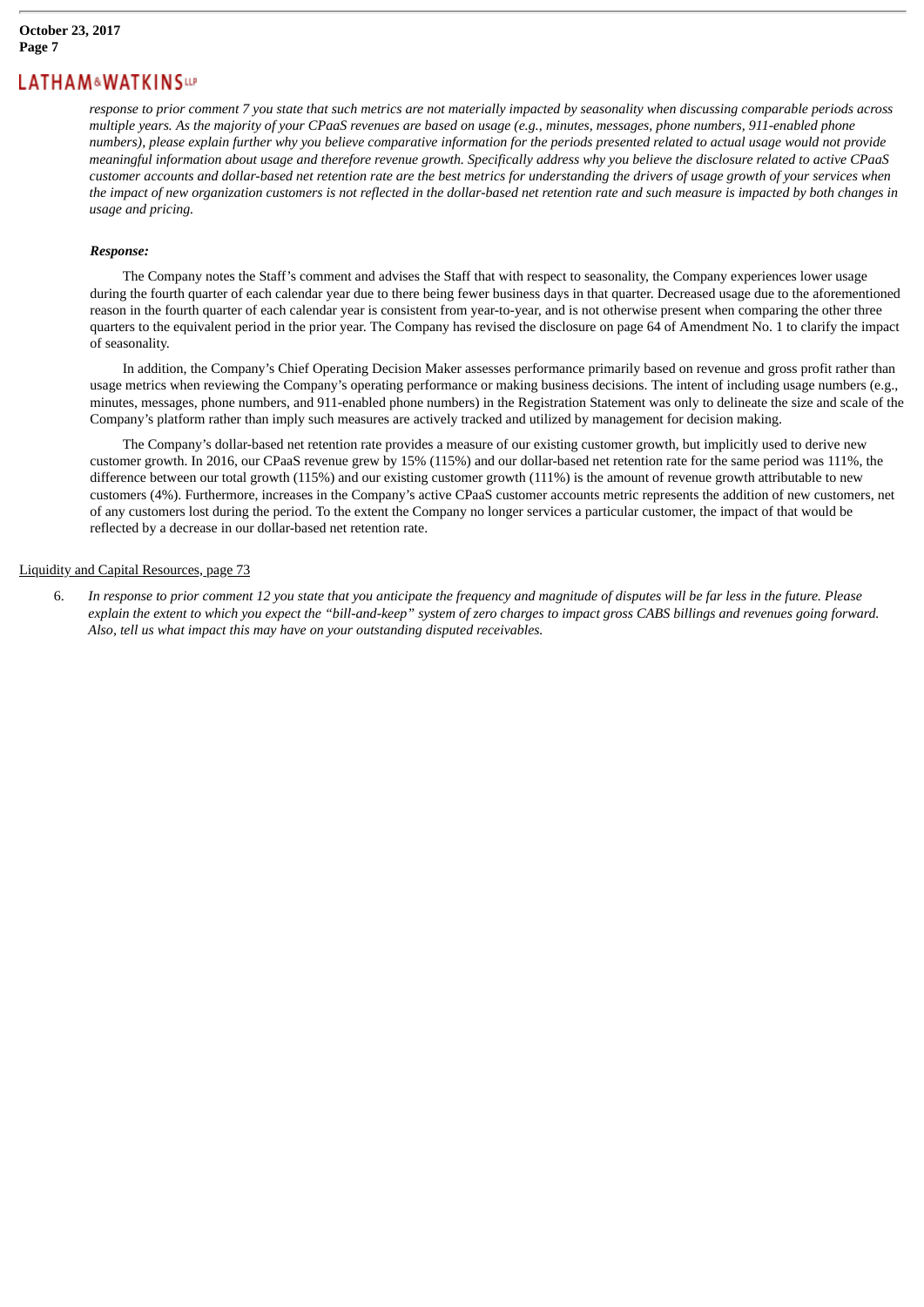#### *Response:*

The Company notes the Staff's comment and advises the Staff that in November 2011, the FCC released its Universal Service Fund/Intercarrier Compensation Transformation Order and Further Notice of Proposed Rulemaking (the "USF/ICC Transformation Order"). Along with addressing other matters, the USF/ICC Transformation Order established a prospective intercarrier compensation framework for terminating switched access and VoIP traffic. Under the USF/ICC Transformation Order and subsequent related FCC orders, most terminating switched access charges and all reciprocal compensation charges were capped at November 2011 levels, and have been reduced, as relevant to the Company generally over a six-year transition period that began July 1, 2012. Under the USF/ICC Transformation Order and subsequent related FCC orders, most terminating switched access charges and reciprocal compensation charges were reduced to zero beginning July 1, 2017. Beginning July 1, 2018, all reciprocal compensation charges and the remaining terminating switched access charges will be reduced to zero. The FCC refers to this system of zero charges as "bill-and-keep."

The Company does not expect the "bill-and-keep" system of zero charges to materially impact CABS billings and revenues going forward since terminating end office switched access charges and reciprocal compensation charges have been systematically reduced according to the FCC planned step-down schedule beginning July 1, 2012, and were reduced to zero beginning July 1, 2017.

The Company does not expect the "bill and keep" system to have an impact on the Company's outstanding disputed receivables because such receivables were generated in the past in accordance with the FCC's regulations for the respective applicable periods.

7. In your revised disclosure on page 75 you state that at the time a conclusion is reached on the outstanding and disputed billings you will recognize revenue. As you disclose that the disputed billings are fully reserved for and the allowance represents amounts deemed not probable of collection, please revise your disclosure to avoid implying that it is certain you will collect disputed billings and recognize revenues in a future *period.*

#### *Response:*

The Company notes the Staff's comment and has revised the disclosure on page 78 of Amendment No. 1.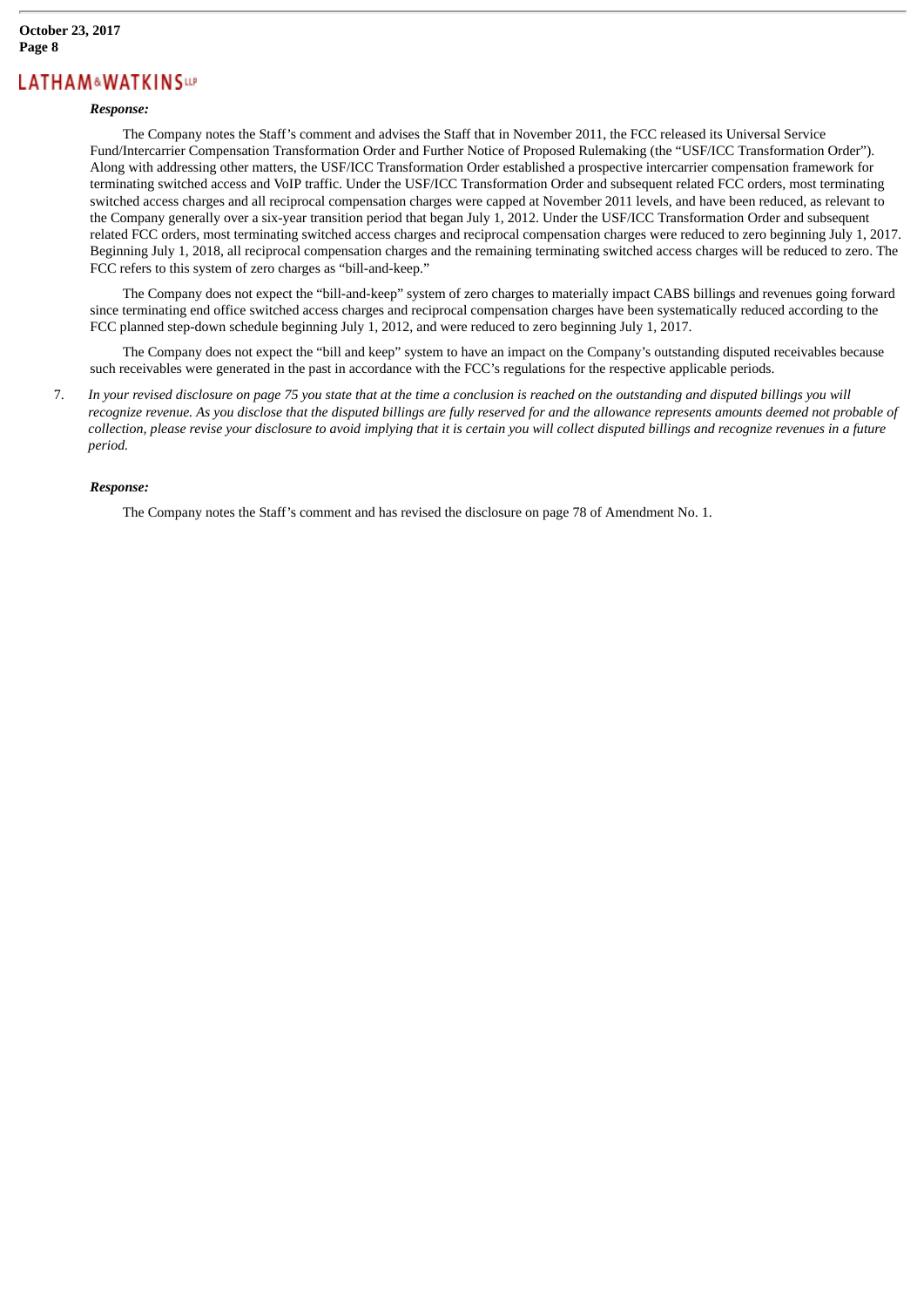### Consolidated Financial Statements

#### Notes to Consolidated Financial Statements

#### Note 11. Commitments and Contingencies

#### Legal Matters, page F-34

8. Your revised disclosure in response to comment 32 in your September 2, 2017 letter states that you cannot estimate reasonably probable losses or a range of reasonably probable losses. Your disclosure does not address reasonably possible losses in excess of amounts accrued, if any. Please revise to disclose an estimate of the reasonably possible losses or range of loss or a statement that such an estimate cannot be made. Refer to *ASC 450-20-50-4(b).*

#### *Response:*

The Company notes the Staff's comment and advises the Staff that it has revised the disclosure on pages F-34 and F-35 to state that the Company cannot estimate reasonably possible losses in excess of amounts accrued, if any, or range of loss and a statement that such an estimate cannot be made.

The Company advises the Staff that in considering the Company's disclosure obligations under FASB ASC 450-20-50-4(b), the Company analyzed each potentially material contingent liability, taking into account, as appropriate, the procedural status of the matter, any recent rulings or determinations by courts or other governmental authorities, advice of experts and counsel, any settlement discussions and other developments that may impact the analysis. The Company evaluates new developments and information and reevaluates its loss contingency disclosures to ensure that they reflect the current information known to the Company. For each of the Company's contingent-related matters, the Company determines whether a loss is both probable and reasonably estimable. If both conditions are met, then the amount of the loss that is deemed probable is accrued as a liability. The Company understands that ASC 450-20-50-4(b) may require disclosure of an estimate or range of "reasonably possible" loss over and above any accrued amount. The Company further understands that the intent of this disclosure requirement is to give users of the Company's financial statements information about matters where the Company is exposed to "possible" losses beyond those deemed "probable."

In the Company's experience, legal proceedings, investigations and other such matters, are inherently unpredictable, and various factors can exacerbate this inherent unpredictability. Each matter presents its own unique circumstances, and prior outcomes do not necessarily provide a reliable basis on which to predict the result or range of results, in a particular matter. Variables that may affect the outcome of, and possible loss from, a particular matter include, among other things, (i) the facts on which the contingency is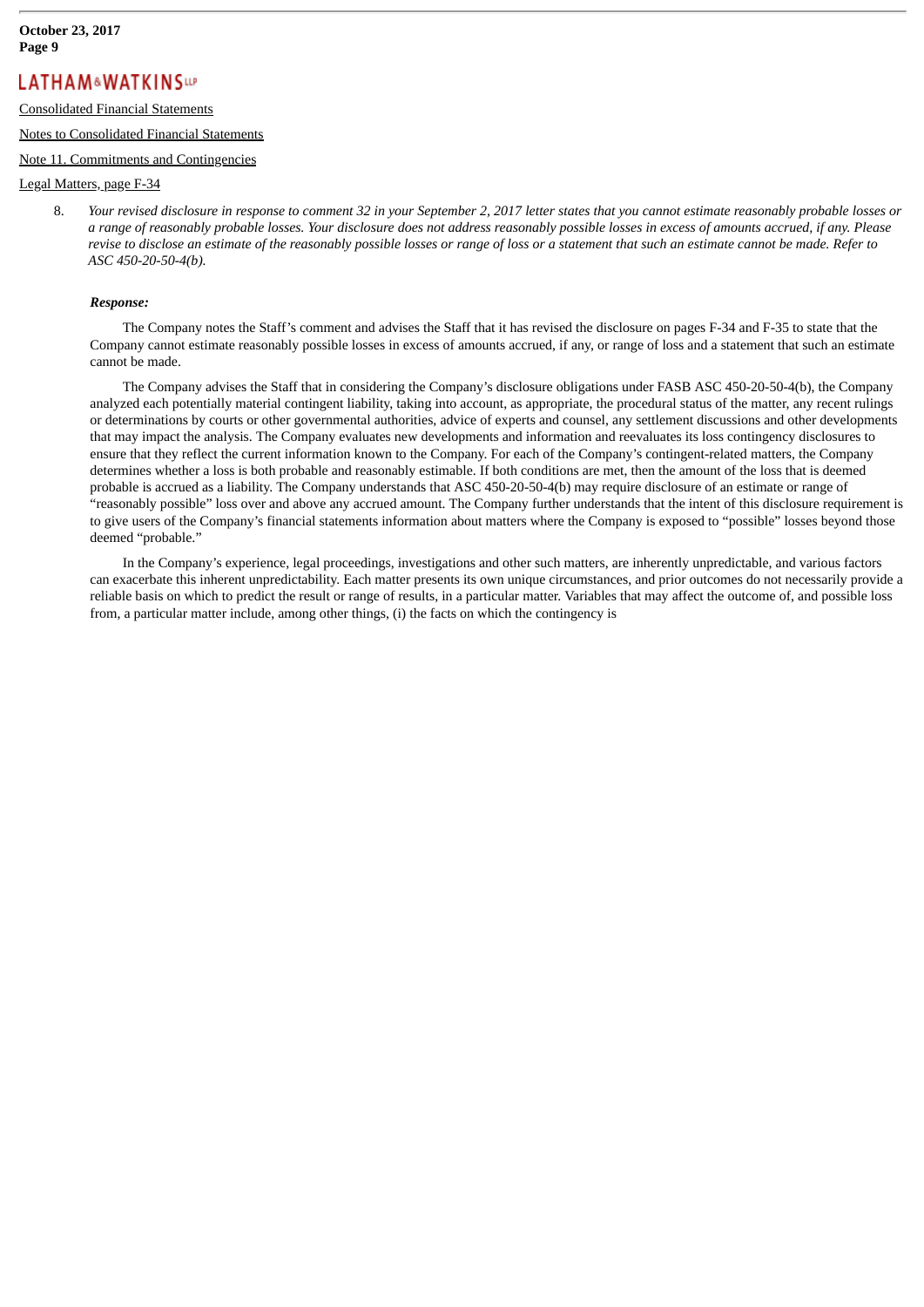based, (ii) the number of parties involved and the parties' respective strategies, (iii) the available legal defenses, (iv) the damages sought, (v) the court or other governmental authority in which the matter is pending or which is involved with the matter, (vi) the stage of any relevant proceedings or investigations, (vii) procedural and substantive rulings, (viii) precedents and (ix) the evidence and the amount of discovery performed. In such cases, the Company cannot provide a meaningful estimate of the possible losses or range of loss, including any possible losses in addition to amounts, if any, already accrued.

The Company determined that it cannot estimate reasonably possible losses in connection with either (i) the lawsuits and Civil Investigative Demand arising from allegations of the Company's failure to bill, collect, and remit certain 911 taxes and surcharges (the "911 Tax Lawsuits") or (ii) the counterclaims against the Company by MCI Communications Services, Inc. d/b/a/ Verizon Business and Verizon Select Services, Inc. (the "Verizon Counterclaim"). The Company also determined that the Company cannot estimate reasonably possible losses in excess of amounts accrued, if any, or a range of loss in connection with either the 911 Tax Lawsuits or the Verizon Counterclaim.

With respect to the 911 Tax Lawsuits, the assessments of whether a loss is reasonably possible involve a series of complex judgments about future events. The Company is unable to estimate a loss or range of loss based on the following factors, among others: (i) the lawsuits involve novel and unsettled legal theories; (ii) the proceedings are in the early stages; (iii) the damages sought from the Company in these multidefendant matters are indeterminate and/or inconsistent with the applicable tax laws; and (iv) the lawsuits are based on a wide variety of state and local statutes and varying theories of liability. Accordingly, there is considerable uncertainty regarding the timing or ultimate resolution of such matters, including a possible eventual loss, fine, penalty or business impact, if any. The Company therefore cannot estimate reasonably possible losses in excess of amounts accrued, if any, or a range of loss in connection with the 911 Tax Lawsuits.

As stated on page F-40 of Amendment No. 1, on September 19, 2017 Verizon filed a motion to permit Verizon to assert new counterclaims against the Company. Verizon's motion has not been ruled upon and, in the absence of any pending claims against the Company, the Company therefore cannot estimate reasonably possible losses in excess of amounts accrued, if any, or a range of loss in connection with the Verizon Counterclaim.

### Item 15. Recent Sales of Unregistered Securities, page II-2

9. We note that you increased the number of Old Class B option grants and significantly increased the disclosed upper range of exercise prices. Please tell us whether there were option arants subsequent to June 30, 2017 and if so, the valuation of the underlying common stock at the time of grant. To the extent there were any significant fluctuations in the fair values from period-to-period. please describe for us the factors that *contributed to*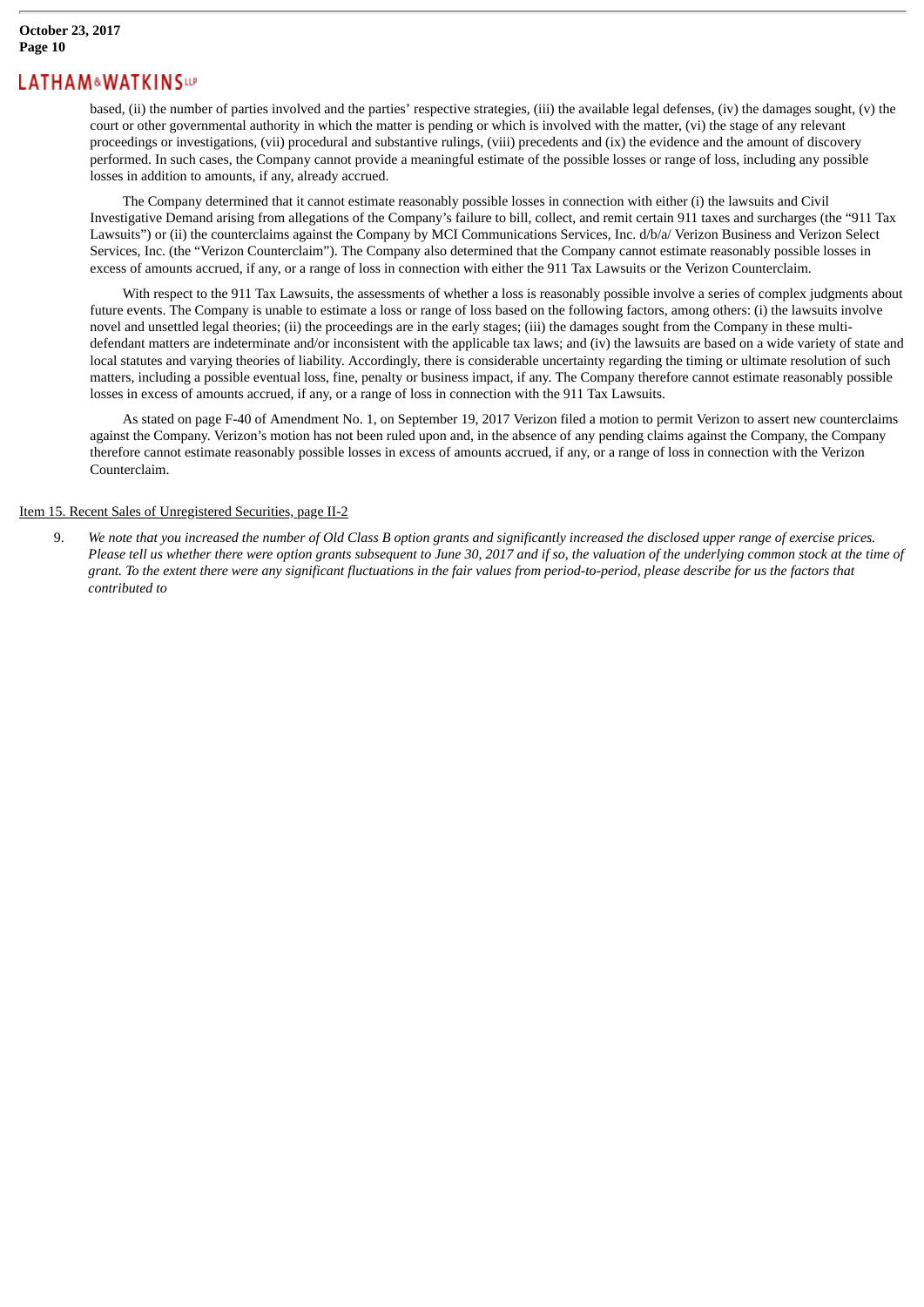these fluctuations, including any intervening events within the company or changes in your valuation assumptions or methodology. In addition, include a discussion of any significant share-based awards granted after the balance sheet date and the expected impact on future financial *statements in your subsequent event footnote. Refer to ASC 855-10-50-2(b).*

#### *Response:*

The Company notes the Staff's comment and advises the Staff that subsequent to June 30, 2017, the Company has granted options to purchase shares of Old Class B common stock as follows:

|                       | As of Grant (prior to 2.50:1 stock<br>split) | As Adjusted (following 2.50:1 stock<br>split) |
|-----------------------|----------------------------------------------|-----------------------------------------------|
| Shares                | 34,250                                       | 85.625                                        |
| <b>Exercise Price</b> | 46.00                                        | 18.40                                         |

The Company assessed its value as of June 30, 2017, with the aid of an independent valuation specialist. The independent valuation specialist determined that the fair value of the Old Class B common stock as of June 30, 2017 was \$46.00 per share (\$18.40 as adjusted for the 2.50:1 stock split). In addition to the determination of the independent valuation specialist, the Company's Board of Directors reviewed and assessed the following as of the date of the grant of options to purchase shares of Old Class B common stock: (i) the assets and liabilities of the Company; (ii) the income (loss) from the Company's operations; (iii) the growth of the Company's revenues and income; (iv) the valuation of other comparable businesses; and (v) recent sales of the Company's Old Class A common stock and the rights, privileges and preferences of the Company's Series A preferred stock. The Company's Board of Directors determined that the value of the underlying Old Class B common stock at the time of grant was \$46.00 per share (\$18.40 as adjusted for the 2.50:1 stock split).

Prior to the June 30, 2017 assessment, the Company had most recently previously assessed its value with the aid of an independent valuation specialist as of November 30, 2016. The valuation performed by the independent valuation expert as of November 30, 2016, valued the Old Class B common stock at \$23.99 per share (\$9.596 as adjusted for the 2.50:1 stock split).

Since November 30, 2016, the Company's Board of Directors and management were conscious of the post-IPO trajectory of Twilio, a competitor communications company. After an initial rise in share price following its June 2016 IPO, Twilio's stock had dropped to less than half of that value by the fall of 2016. In May 2017, Twilio shares declined by 30%. There also were no significant changes in the Company's assets and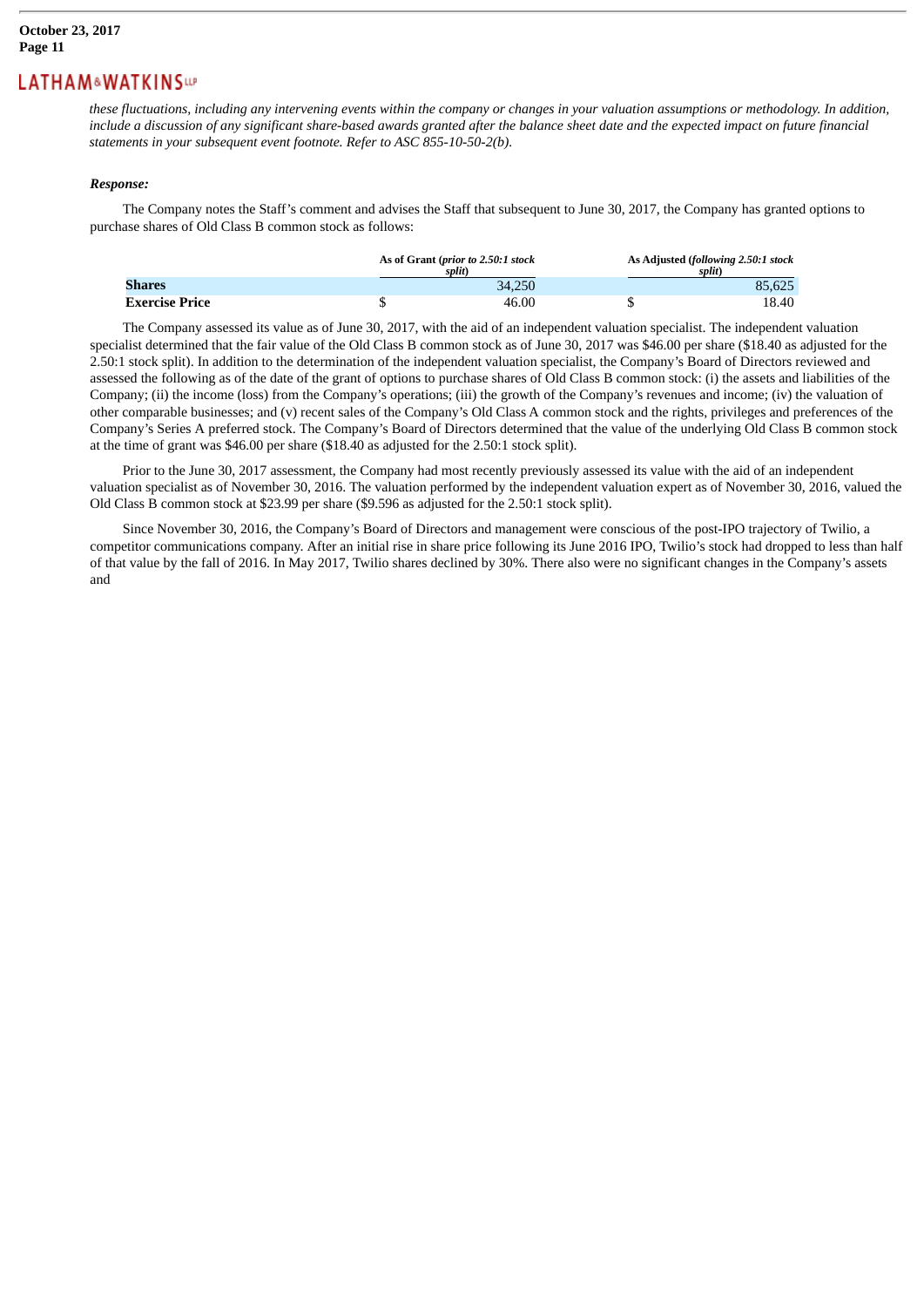liabilities, business, operations or products that had occurred since November 30, 2016. The Company had no reason to believe that its valuation had significantly changed from the November 30, 2016 valuation. Consequently, the Company's Board of Directors utilized the November 30, 2016 valuation to set the fair value of stock options granted between January 31, 2017 and May 22, 2017.

There were no stock options granted between May 23, 2017 and July 14, 2017.

On July 14, 2017, the Company's Board of Directors ratified and approved the Company's pursuit of an initial public offering. The Company's Board of Directors and management also continued to monitor the Twilio stock performance as the Company continued to assess its own IPO prospects. For example, as of June 30, 2017, the Twilio stock price had rebounded approximately 25% since its low closing price of \$23.17 on May 9, 2017.

Consequently, when the Company granted options subsequent to June 30, 2017, the Company's Board of Directors concluded that the June 30, 2017 valuation by the independent valuation specialist accurately reflected a then-recent increase in value of the Old Class B common stock attributable to both company-specific and market-based developments, including the Company's own potential IPO.

The Company also advises the Staff that, on October 19, 2017, the Company granted to Carmichael Investment Partners, LLC ("Carmichael"), James A. Bowen and Susan Bowen warrants to purchase an aggregate of 4,531 shares of Old Class A common stock for an exercise price of \$6.572. As described in the Registration Statement under the caption "Certain Relationships and Related Party Transactions," the Company is a party to a letter agreement, dated as of November 23, 2016, by and among Carmichael, James A. Bowen, and Susan Bowen that gives each of Carmichael, Mr. Bowen, and Ms. Bowen the right to purchase a number of shares equal to his, her or its pro rata portion of any shares issued by the Company upon the exercise of certain options previously granted to the Company's employees, directors, officers and consultants. The applicable pro rata portion is determined as of the date of exercise of any applicable option and equals the percentage of the Company's outstanding capital stock owned by Carmichael, Mr. Bowen or Ms. Bowen. The number of shares issuable, as well as the exercise price of, the warrants issued to Carmichael, Mr. Bowen and Ms. Bowen were calculated by reference to the number of shares issued upon exercise of the options to which the rights of Carmichael, Mr. Bowen and Ms. Bowen applied, as well as the exercise price of such options. The warrants expire on January 19, 2018, 90 days after the issuance of the warrants, which is consistent with the terms of the aforementioned letter agreement.

In addition, the Company advises the Staff that the Company has not made any significant share-based award grants after the balance sheet date, and accordingly, has not included a discussion of the future impact of such grants in the subsequent events footnote.